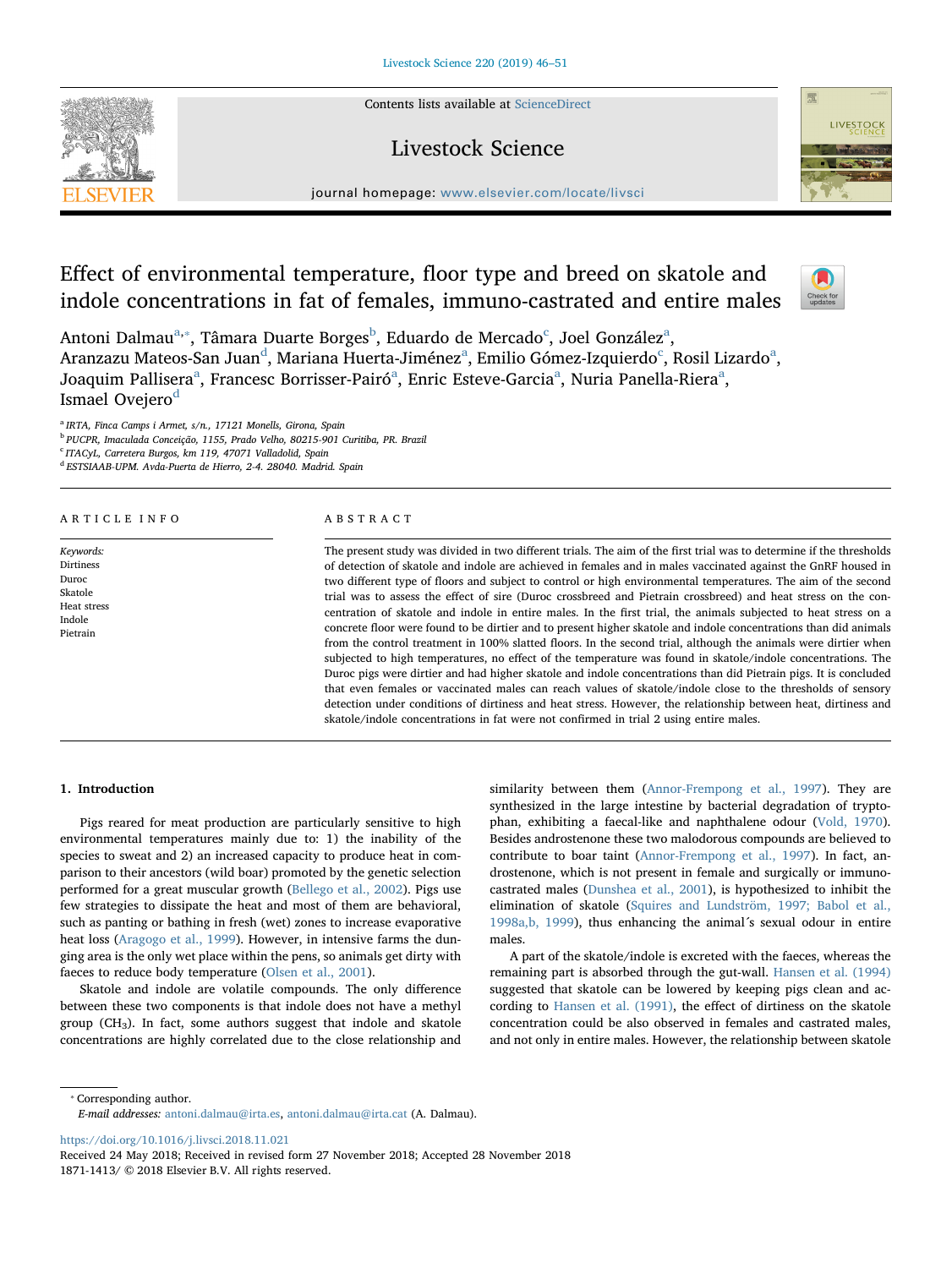and dirtiness is controversial, according to other studies [\(Aluwé et al.,](#page-5-9) [2011; Bekaert et al., 2012\)](#page-5-9). On the other hand, other factors, such as the stress associated with transportation, have been related to high levels of skatole in entire males ([Wesoly et al., 2015](#page-5-10)). In fact, [Claus et al. \(1994\)](#page-5-11) considered stress as a modulator for the formation and accumulation of skatole.

Although there is some debate regarding the actual threshold concentrations of skatole and indole that are detectable as taint, the values below 0.05 µg/g fat for both are commonly accepted as out of the range of detection even for trained evaluators [\(Font i Furnols et al., 2000\)](#page-5-12).

The present study is divided in two different trials. The aim of the first trial is to determine if the thresholds of detection of skatole and indole are achieved in females and males vaccinated against the GnRF housed in two different type of floors (30% vs 100% slatted) and subjected to control or high environmental temperatures. The aim of the second trial is to assess the effect of sire (Duroc and Pietrain) and environmental conditions (control vs. high temperatures) on the concentration of skatole and indole in entire males.

#### 2. Material and methods

### 2.1. Trial 1

# 2.1.1. Animals and experiment design

One hundred and twenty eight pigs in the growing-finishing period (64 females and 64 males) were used. All pigs, a three-breed cross of Large White x Landrace and Pietrain, were reared up to 28 kg  $\pm$  0.4 kg (85 days old) in a commercial farm and then transported to IRTA facilities in Monells (Girona, Spain), an experimental farm similar to the commercial one where the trial was performed. Males were vaccinated against the Gonadotropin-releasing factor (GnRF) at Weeks 6 and 9 after arrival at the experimental farm by subcutaneously injecting 2 mL of Improvac® (Zoetis, Spain).

The experiment was carried out during summer-autumn 2014 using a three-factorial design: a) two environmental temperatures: control (from 11 °C to 25 °C) and heat stress (above 30 °C 6 h per day; from 10:00 h to 16:00 h and from 20 °C to 25 °C the rest of the day, Relative Humidity: 40%−60%), b) two types of floor: totally slatted floor (100% slatted, 18 mm slatted and 80 mm concrete, each 98 mm) and partially slatted concrete floor (30% slatted, 18 mm slatted and 80 mm concrete, each 98 mm) and c) two genders, as 4 males and 4 females were housed in each pen. At halfway through the trial (Week 7) the floor of the pens was cleaned following the usual management practices in the regional commercial farms. Feed and water was provided ad libitum. A total of 16 pens distributed in four rooms (A, B, C and D) were used, with a total space allowance of 6.75 m<sup>2</sup> per pen (approximately 0.84 m<sup>2</sup> per pig). Rooms A and B had 30% slatted floors and rooms C and D were 100% slatted. In addition, Rooms A and C were subjected to control temperatures and Rooms B and D to heat stress after ten days of adaptation to the facilities. Pens were numbered in all cases from 1 to 4, and each pen contained 8 pigs (individually marked from 1 to 8). In each pen four males (numbered from 1 to 4) and four females (numbered from 5 to 8) were housed.

Animals were also distributed in a balanced way according to their initial weight. Air temperature (AT) and relative humidity (RH) were measured at 1.5 m above the floor level in the feeding path, using a thermo hygrometer (HygroLog, Rotronic Hygromer TM C94, sensors Pt100 RTD (1/3 DIN), Switzerland). AT and RH were recorded every five minutes.

#### 2.1.2. Performance and stress assessment

At the beginning (previous to the start of the project) and at the end, a fresh blood sample was taken from all animals for a complete hemogram to calculate the neutrophil/lymphocyte ratio as an indicator of stress [\(Puppe et al., 1997](#page-5-13)). Animals were weighed at the beginning and at the end of the study.

#### 2.1.3. Dirtiness

The dirtiness of each animal was daily determined, from their arrival until four weeks before slaughter, based on the Welfare Quality Protocol (Welfare Quality®, 2009). This consisted of individually scoring the animals by using a 3-point scale ranging from 0 to 2, scoring '0′ when the animal had less than 20% of the body side dirty with manure, '1′ if between 20% and 50% of the body side was dirty and '2′ when over 50% of the body side had manure.

# 2.1.4. Slaughter procedures and skatole/indole assessment

Once the animals reached 100 kg  $\pm$  10 kg live weight, which occurred at Week 12 after arrival, they were transported a distance of 140 km to a commercial abattoir. They spent around 4-h in the lairage pens, allocated in four groups of 32 animals each. Pigs within the same farm origin room were mixed, but not animals from different rooms. The pigs were stunned by application of  $CO<sub>2</sub>$  at high concentrations (90% for 2 min and a half) and slaughtered according to common commercial practices.

Subcutaneous fat samples from the dorsal neck region were taken to measure skatole and indole concentration. One-hundred and nineteen samples were finally analysed, this subsample included animals from all of the different treatments and both genders. Skatole and indole concentrations were determined in adipose tissue by HPLC [\(García-](#page-5-14)[Regueiro and Rius, 1998\)](#page-5-14). The concentration was expressed as µg of skatole or indole in g of adipose tissue.

#### 2.2. Trial 2

### 2.2.1. Animals and experiment design

Eighty nine pigs in the growing-finishing period were used. They were reared up to 17 kg  $\pm$  0.9 kg (65 days old) in a commercial farm and then transported to the facilities of ITACyL in Hontalbilla (Segovia, Spain) where the trial was performed. The experiment was carried out during summer-autumn 2015 using a factorial experimental model of  $2 \times 2$ , considering: a) two environmental temperatures: control (22 °C–23 °C) and heat stress (6 °C-8 °C higher; 28 °C–31 °C) with a RH of 40%−50% and b) two genetic origins: 43 Duroc x (Large White x Landrace) (23 in control and 20 in heat stress) and 46 Pietrain x (Large White x Landrace) (23 in control and 23 in heat stress) entire males. In both cases, piglets came from a pool of five different males and 9–10 different females (a maximum of five animals per litter were selected for the trial). Feed and water was provided ad libitum. A total of 22 pens distributed in four rooms were used (11 from each genetic origin), with a total space allowance of  $1.4 \text{ m}^2$  per pig. Pens were numbered and contained from four to five pigs. The floor was a 100% concrete type with 5–10 cm of added straw, cleaned twice per week by taking out the fresh faeces and replacing the straw, and a more thorough cleaning was applied 4–5 weeks before the end of the trial, removing any dry faecal residue. Animals were also distributed in a balanced way according to their initial weight. Air temperature (AT) and relative humidity (RH) were measured throughout the experimental period.

# 2.2.2. Performance and stress assessment

At the beginning (previous to the start of the heat treatment) and at the end, two samples of saliva (one in the morning, from 09:00 to 10:00 h, and one in the afternoon, from 16:00 to 17.00 h, the same day) were taken for cortisol analysis. Animals were weighed at the beginning and at the end of the study.

# 2.2.3. Dirtiness

The dirtiness of each animal was measured once per week over the last eight weeks before slaughter based on the Welfare Quality Protocol (Welfare Quality®, 2009), with the same scoring system as in Trial 1.

# 2.2.4. Slaughter procedures and skatole/indole assessment

Once the animals reached 107 kg  $\pm$  11.2 kg live weight, which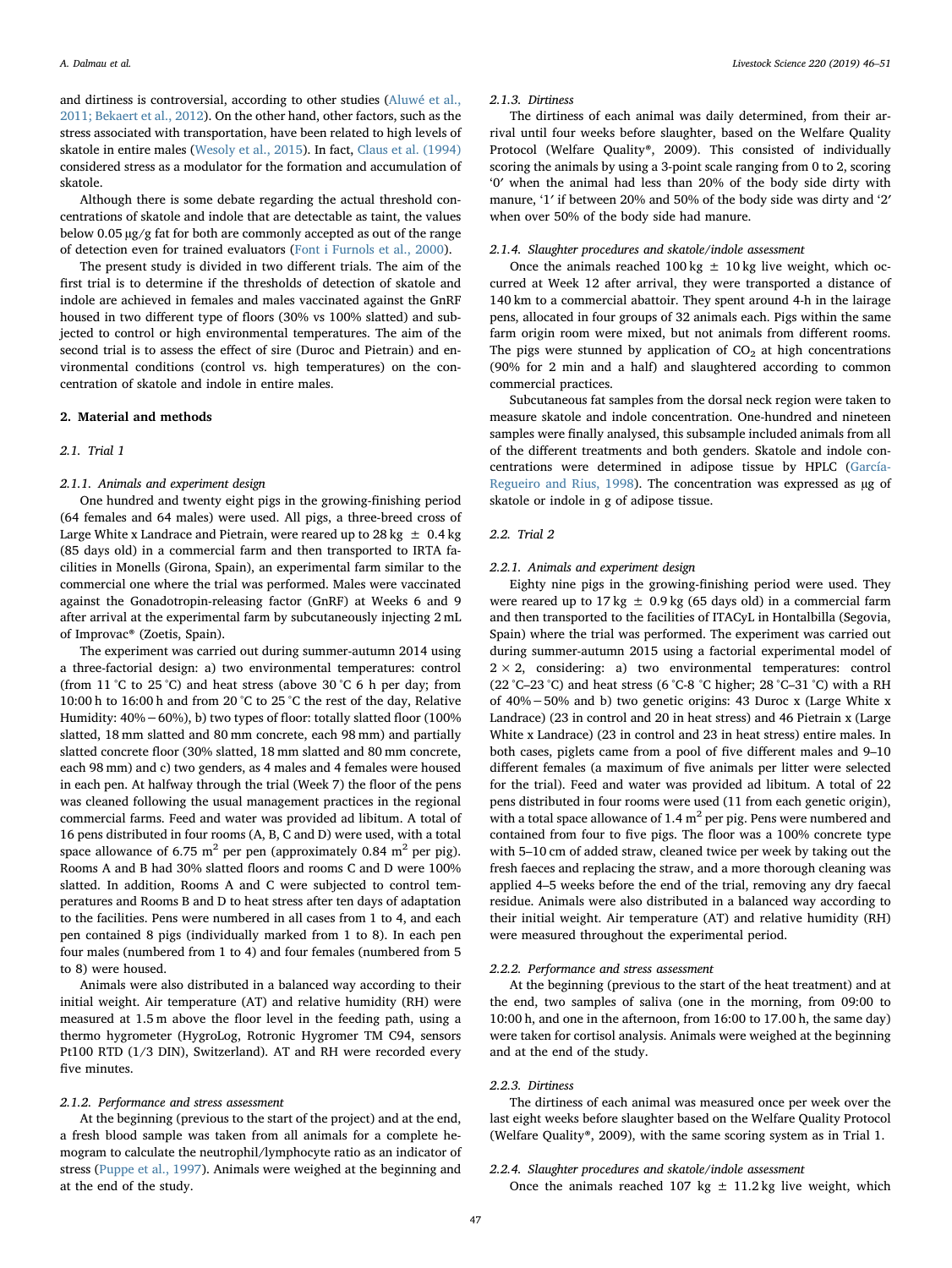occurred at Week 16 after arrival, they were transported a distance of 225 km to a commercial abattoir. They spent around 3 h in the lairage pens, allocated in two groups of 43–46 animals each and with a total fasting time of 16 h. The pigs were stunned by application of  $CO<sub>2</sub>$  and slaughtered according to common commercial practices.

Subcutaneous fat samples from the rump region (next to the lower back) were taken to measure skatole and indole concentration, and a subsample of fifty-three animals was analysed. This subsample was randomly selected within each treatment (28 Duroc (14 control and 14 heat) and 25 Pietrain (13 control and 12 heat)). Skatole and indole concentration was determined in adipose tissue by HPLC [\(García-](#page-5-14)[Regueiro and Rius, 1998\)](#page-5-14). The concentration was expressed as ug of skatole or indole in g of adipose tissue.

# 2.3. Statistical analysis

Statistical analyses were performed by means of the Statistical Analysis System (SAS) (SAS 9.1; software SAS Institute Inc: Cary, NC). Skatole, indole, cortisol in saliva, neutrophil/lymphocytes ratio, body weight and carcass weight were analysed using the PROC MIXED procedure. In Trial 1, the models accounted for the effects of environmental temperature (heat stress vs control), floor type (30% slatted vs 100% slatted), gender (males vs females) and possible interactions. In Trial 2, the models accounted for the effects of environmental temperature (heat stress vs control), genetics (Duroc vs Pietrain) and possible interactions. For salivary cortisol, the moment of the day (morning or afternoon) was also considered. In all cases, the origin pen was included as a random effect in the statistical models. The residual maximum likelihood was used as a method of estimation and the least square means of fixed effects (LSMEANS) was used to carry out multiple comparisons.

A PROC GLIMMIX with binomial distribution was used to analyse the dirtiness in animal´s body for each one of the three categories separately (scores 0, 1 and 2). In this case, the environmental temperature, floor type, gender, their interactions and the week effect were included in the model of Trial 1, and the environmental temperature, genetics, their interactions and the week effect were included in the model of Trial 2. In all cases, the origin pen was included as a random effect in the models. The correlation between skatole and indole was assessed by means of the Proc CORR procedure of SAS. The correlation between Skatole/indole and dirtiness was assessed by means of the Proc CORR SPEARMAN. Significance was fixed at  $P < 0.05$  in all cases.

The experiment (Trials 1 and 2) was conducted in compliance with the Spanish guidelines for Use of Animals in Research, and the protocol was approved by the Ethical Animal Committees (IACUC) of IRTA (Barcelona, Spain) and ITACyL (Valladolid, Spain).

#### 3. Results

#### 3.1. Trial 1

# 3.1.1. Performance and neutrophil/lymphocyte ratio as stress indicator

The neutrophil/lymphocyte ratio was not different between treatments, types of floor or gender at the beginning of the trial, but at the end, an interaction between treatment and type of floor was found  $(P = 0.010)$ . The animals from the stress room with 100% slatted floors had a higher ratio than did the animals from the control room with 100% slatted floors and the animals from the stress room with 30% slatted floors [\(Fig. 1\)](#page-2-0).

An effect of the treatment (control vs heat) was found for body weight (control:  $109.0 \text{ kg } \pm 1.10 \text{ kg}$ ; heat:  $100.6 \text{ kg } \pm 1.27 \text{ kg}$ ;  $P < 0.001$ ) but not for carcass weight (control: 91.0 kg  $\pm$  1.16 kg; heat:  $88.5 \text{ kg } \pm 1.30 \text{ kg}$ ;  $P > 0.05$ ). An effect of floor type was found for body weight (30% slatted:  $106.4 \text{ kg} \pm 1.21 \text{ kg}$ ; 100% slatted:  $103.0 \text{ kg } \pm 1.15 \text{ kg}$ ;  $P = 0.039$ ) but not for carcass weight (30%) slatted:  $89.9 \text{ kg } \pm 1.16 \text{ kg}$ ;  $100\%$  slatted:  $89.7 \text{ kg } \pm 1.16 \text{ kg}$ ;

<span id="page-2-0"></span>

Fig. 1. Neutrophil/lymphocyte ratio (mean  $\pm$  S.E.) in blood samples of female and vaccinated against the GnRF male pigs subjected to high environmental temperatures (heat) or control in pens with 30%slat or 100%slat.

 $P > 0.05$ ). An effect of gender was found for body weight (males:  $108.2 \text{ kg } \pm 1.58 \text{ kg}$ ; females:  $102.3 \text{ kg } \pm 1.43 \text{ kg}$ ;  $P < 0.001$ ) and for carcass weight (males:  $93.6 \pm 1.22$  kg; females:  $85.9 \pm 1.23$  kg;  $P < 0.001$ ).

# 3.1.2. Dirtiness

For scores 0 (clean animals) and 2 (very dirty animals), there was a treatment effect (control vs heat;  $P < 0.001$  in both cases), a type of floor effect (30% vs 100% slatted;  $P < 0.001$  in both cases), an interaction between the treatment and the floor type ( $P < 0.001$ ) and a week effect ( $P < 0.001$ ), but no gender effect ( $P > 0.05$ ). Animals were dirtier in the heat stress than in control treatment, and in 30% slatted than in 100% slatted ([Fig. 2](#page-2-1)). In general, the animals were dirtier the final weeks (4.1% and 20.3% of pigs with a score of 2 for dirtiness in control or heat stress the last week, respectively) than the first weeks of the trial (4.2% and 8.4% of pigs with a score 2 for dirtiness in control or heat stress treatments the first week, respectively, [Fig. 3\)](#page-3-0).

#### 3.1.3. Skatole and indole

A treatment effect (control vs heat) was found for skatole  $(P = 0.013)$ , being lower in the control than in the high temperature environment [\(Table 1\)](#page-3-1). In the case of indole, an effect of treatment  $(P = 0.013)$ , floor type  $(P < 0.001)$ , and an interaction between treatment and floor type was found ( $P = 0.001$ ). The mean concentration of indole in the animals from the heat room was higher than in the control room and higher as well in those of the 30% slatted floor than in 100% slatted([Table 1\)](#page-3-1). The highest value for indole was found in the heat stress room with a 30% slatted floor (0.066  $\mu$ /g, [Fig. 4](#page-3-2)). The correlation between skatole and indole was  $r = 0.67$ . No effect of gender was found, females having mean values of 0.04  $\mu$ /g and 0.03  $\mu$ /g of skatole

<span id="page-2-1"></span>

Fig. 2. Percentage of animals with a score of 2 for dirtiness (more than 50% of the body soiled with faeces) at Week 10 of the trial when subjected to high environmental temperatures (heat) or control in pens with 30% slat or 100% slat.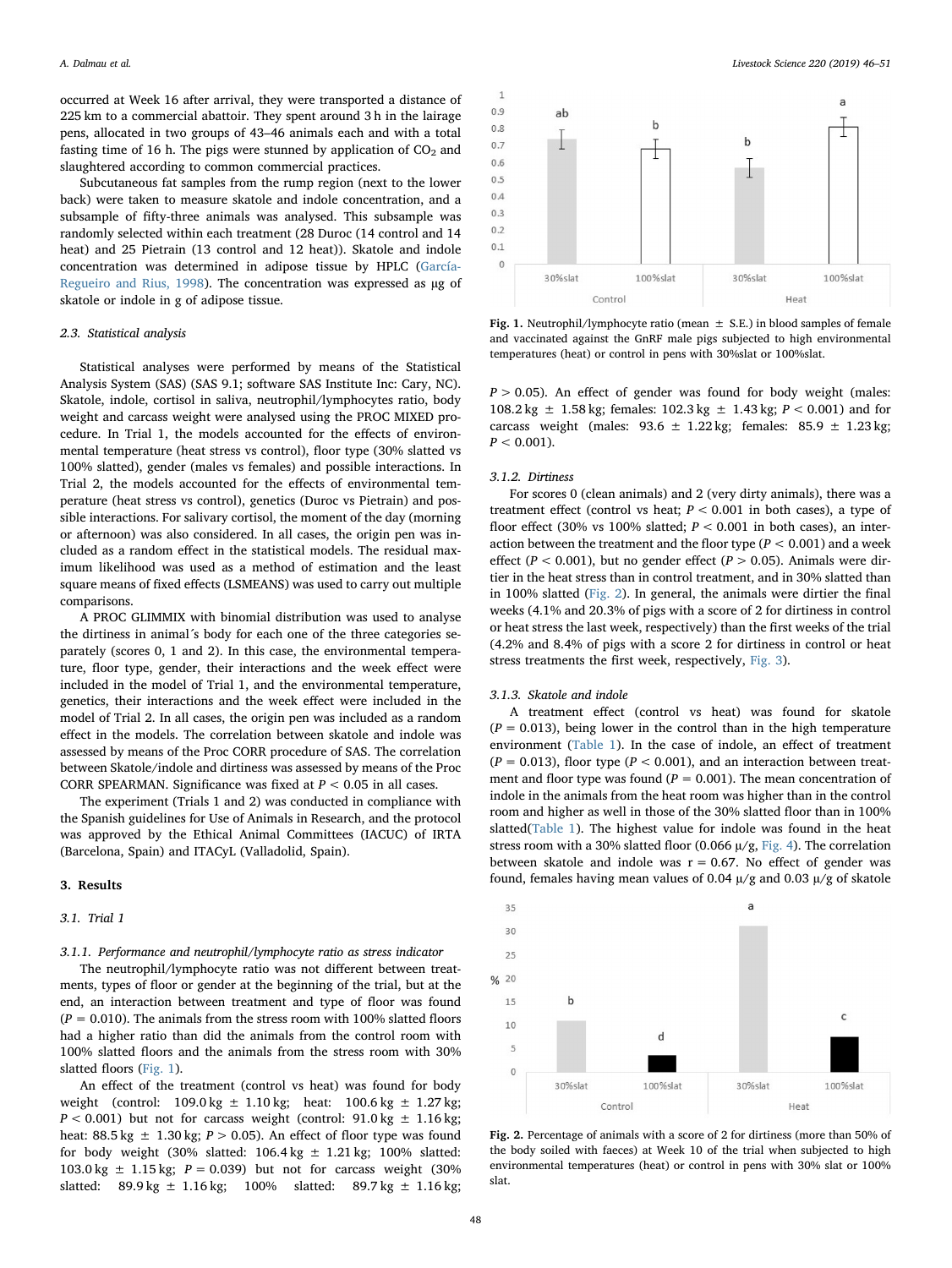<span id="page-3-0"></span>

Fig. 3. Percentage of animals with a score of 2 for dirtiness (more than 50% of the body soiled with faeces) in control and heat stress pens in Trials 1 and 2 by week. In Trial 1, the assessments were carried out from Week 1 to Week 10, and in Trial 2 the assessments were carried out from Week 8 to Week 15.

#### <span id="page-3-1"></span>Table 1

Skatole and indole concentrations (mean  $\pm$  SE) in µg/g of fat obtained in 119 and 53 pigs in Trial 1 and 2, respectively.

<span id="page-3-2"></span>

Fig. 4. Concentration (micrograms/gram of fat) of indole in females and vaccinated against the GnRF males subjected to high environmental temperatures (heat) or control temperatures in pens with 30% slat or 100% slat.

and indole, respectively, and males having mean values of 0.04  $\mu$ /g for both. The correlations between dirtiness and skatole ranged from 0.24 to 0.39 depending of the day inside the same week and the correlations between dirtiness and indole ranged from 0.43 to 0.72 depending of the day inside the same week.

# 3.2. Trial 2

# 3.2.1. Performance and cortisol as stress indicator

No treatment effect (control vs heat) or genetic effect was found for saliva cortisol concentrations at the beginning or at the end of the trial. However, differences were found between the basal and the final sampling ( $P < 0.001$ ), being higher at the beginning (7.5 µg  $\pm 0.23 \mu$ g cortisol/mg saliva) than at the end of the trial  $(6.1 \mu g \pm 0.23 \mu g)$ 

A. Dalmau et al. *Livestock Science 220 (2019) 46–51*

<span id="page-3-3"></span>

Fig. 5. Percentage of animals with a score of 2 for dirtiness (more than 50% of the body soiled with faeces) in the last week of assessment when subjected to high environmental temperatures (heat) or control temperatures in Duroc and Pietrain pigs.

cortisol/mg saliva).

No treatment effect (control vs heat) was found for body weight (control: 106.9 kg  $\pm$  1.31 kg; heat: 107.0 kg  $\pm$  1.34 kg;  $P > 0.05$ ) and carcass weight (control: 78.8 kg  $\pm$  1.00 kg; heat: 78.7 kg  $\pm$  0.98 kg;  $P > 0.05$ ). No genetic effect was found for body weight (Duroc x (Large White x Landrace):  $107.2 \text{ kg} \pm 1.39 \text{ kg}$ ; Pietrain x (Large White x Landrace):  $106.6 \text{ kg } \pm 1.30 \text{ kg}$ ;  $P > 0.05$ ) or carcass weight (Duroc x (Large White x Landrace): 78.9 kg  $\pm$  1.04 kg; Pietrain x (Large White x Landrace): 78.6 kg  $\pm$  0.97 kg;  $P > 0.05$ )

## 3.2.2. Dirtiness

For scores 0 (clean animals) and 2 (very dirty animals) there was a treatment effect (control vs heat;  $P < 0.001$  in both cases), genetic effect ( $P < 0.001$  in both cases), an interaction between the treatment and genetics ( $P < 0.001$ ) and week effect ( $P < 0.001$  in both cases). Animals were dirtiest in the heat stress conditions than in control treatment, and Duroc entire males were dirtier than were Pietrain entire males, with Duroc males under heat stress being the dirtiest animals ([Fig. 5](#page-3-3)). In relation to the week, animals assessed in the fourth week reached maximum dirtiness, with 82% and 24% of animals having a score of 2 for dirtiness in heat stress and control treatment, respectively, while, for the first and last week, the scores of 2 for dirtiness were 0% and 4.4% in control conditions, respectively, and 53% and 45% in heat stress conditions, respectively ([Fig. 3](#page-3-0)).

### 3.2.3. Skatole and indole

Only one effect of genetic origin was found for skatole,  $(P = 0.037)$ , being higher in Duroc than Pietrain [\(Table 1](#page-3-1)). In the case of indole only one effect of genetic origins was also found ( $P = 0.002$ ), being higher in Duroc than in Pietrain [\(Table 1](#page-3-1)). The correlation between skatole and indole was  $r = 0.67$ .

# 4. Discussion

In both trials of the present study, it was confirmed that high environmental temperature conditions increased dirtiness in intensive housed pigs. In addition, In Trial 1, it was confirmed that this effect was higher in older animals and when they were housed on concrete floor. The temperatures applied to the treatment groups were in both trials above the thermoneutral temperature for growing pigs (from 25 °C to 31 °C; [Bruce and Clark, 1979](#page-5-15)). In Trial 1, the neutrophil/lymphocyte ratio was used as the indicator of chronic stress [\(Puppe et al., 1997\)](#page-5-13) and the results showed that the high environmental temperatures were only stressful for the animals housed in 100% slatted floor. However, in all cases the values of each treatment for neutrophil and lymphocyte were into the ranges described for healthy finishing pigs [\(Elbers et al., 1992](#page-5-16)). In fact, in the present study the values for neutrophil ranged from 32%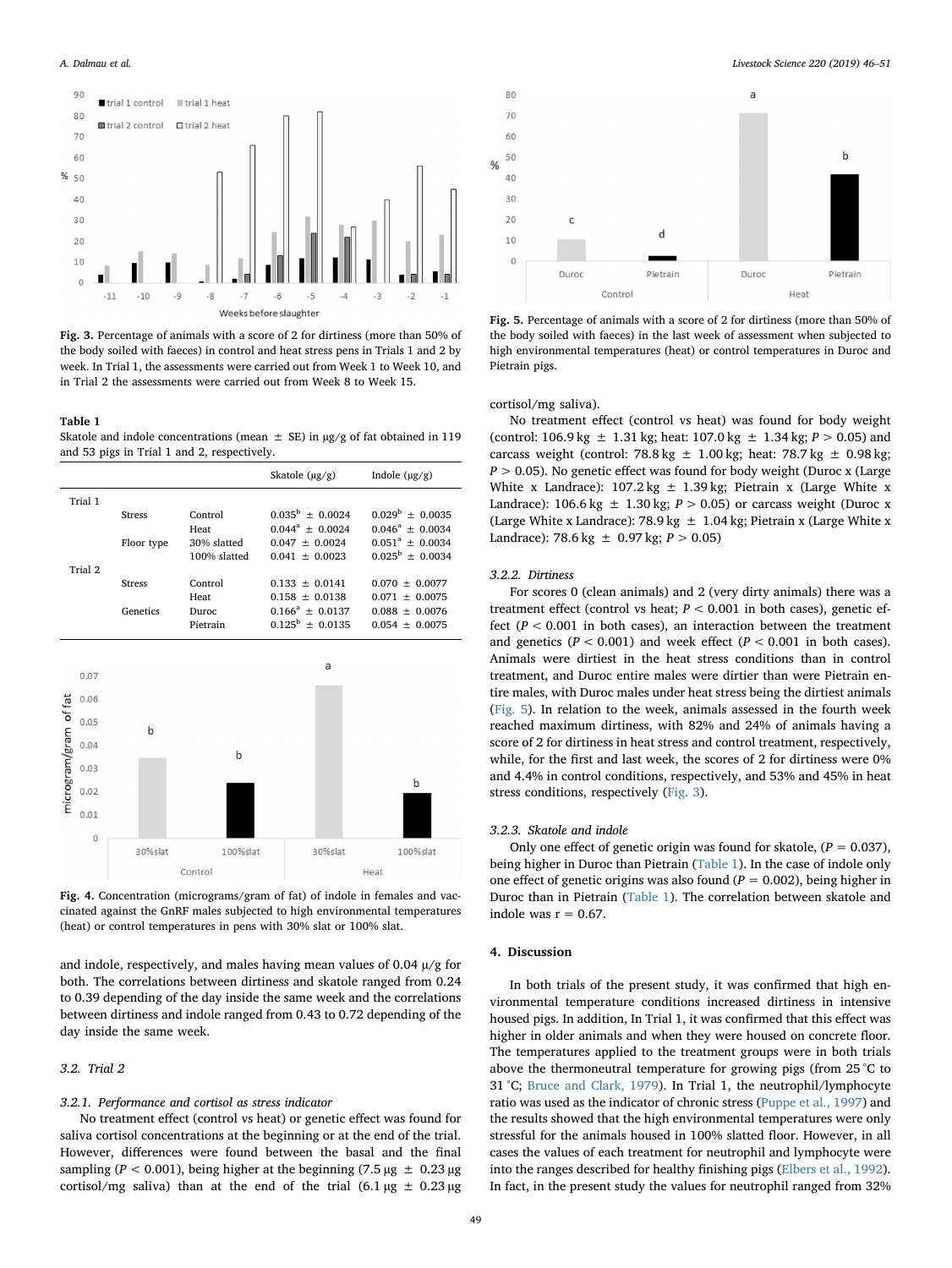to 38% of the total leucocytes and those for lymphocyte ranged from 52% to 61% of the total leucocytes. [Elbers et al. \(1992\)](#page-5-16) described a mean of 33.6% (ranging from 18 to 50%) for neutrophil and 62.3% (ranging from 46 to 79%) for lymphocyte. In Trial 2, the salivary cortisol was used as indicator of acute stress [\(Becker et al., 1985;](#page-5-17) [Breinekova et al., 2007](#page-5-17)) and did not show a significant temperature effect, at least at the end of the study, when skatole/indole concentrations could be more affected. Therefore, more clearly in Trial 2, and associated with the floor type in Trial 1, the animals were able to cope with the stressor (environmental temperature increase) with just changes in their behaviour before having any physiological effect. In Trial 1, this physiological stress could be observed only in the animals with a 100% slatted floor and high environmental temperatures. Heat stress has an effect on dirtiness because animals tend to dissipate the heat by lying in their faeces and urine to perform a temperature exchange with the environment [\(Aragogo et al., 1999; Olsen et al., 2001](#page-5-1)). [Pedersen and Ravn \(2008\)](#page-5-18), studying four different types of floor, concluded that solid floors had the highest risk of contamination by faeces, requiring much more cleanliness management than for slatted ones. However, one advantage of solid flooring under heat stress conditions is that it provides the animals with a humid surface that helps them to lose temperature and, in consequence, cope better with high environmental temperatures, as happens in the present study in Trial 1 when a 70% concrete floor is compared with a 100% slatted floor.

The results obtained in the first trial with the skatole/indole concentrations were, perhaps, caused by the dirtiness observed on the animals. However, the relationship between the dirtiness of animals and the concentrations of skatole and indole in fat is very controversial. In fact, it is described that the presence of skatole in the fat tissue it is related to the potential of pigs to metabolise it ([Zamaratskaia et al.,](#page-5-19) [2006\)](#page-5-19), being eliminated from the porcine body in the form of several metabolites ([Diaz and Squires, 2003\)](#page-5-20), and also related to nutritional factors since it is hypothesized that feed ingredients can reduce skatole levels by affecting the rate of skatole production or the absorption of skatole (i.e. supplementing with chicory, inulin or fructooligosaccarides; [Aluwé et al., 2017](#page-5-21)). Besides, studies with radioactive skatole ([Baek et al., 1997](#page-5-22)) confirmed the absorption of this compound through the skin. [Hansen \(1998\)](#page-5-23) also reported that skatole can be absorbed through the skin and/or lungs, and [Hansen et al. \(1994\)](#page-5-7) suggested that skatole can be lowered by keeping pigs clean. However, [Aluwé](#page-5-9) [et al. \(2011\)](#page-5-9) did not find clear indications towards skatole reduction by improving the cleanliness of pigs and [Bekaert et al. \(2012\),](#page-5-24) found only a weak correlation between the concentration of skatole in fat with the extent of soiling in 18-week-old male pigs, but not at the other ages. In the present study, the correlation between dirtiness and skatole ranged from 0.24 to 0.39, being higher in the case of indole, ranging from 0.43 to 0.72 depending of the day of the dirtiness assessment. [Gibis \(1994\)](#page-5-25) described the highest concentrations of skatole in animals slaughtered in the summer rather than in winter. [Jensen and Jensen \(1998\)](#page-5-26) also described a higher presence of skatole and indole when animals were reared at 38 °C instead of at 15 °C, by far a higher range of temperature than those established in the present study. Nevertheless, other factors, such as the stress associated with transportation, have been related to high levels of skatole in entire males ([Wesoly et al., 2015\)](#page-5-10). In fact, [Claus et al. \(1994\)](#page-5-11) already considered stress as a modulator for the formation and accumulation of skatole. Therefore, it could be concluded that under conditions of heat stress, it is this stress, and not the dirtiness of the animals, which is the factor producing an increase in indoles. Nevertheless, in Trial 1, a higher neutrophil/ lymphocyte ratio was found as indicator of chronic stress in the cleanest rather than in the dirtiest animals, the skatole/indole being higher in the dirtiest ones rather than in the cleanest. Therefore, in this case stress was not associated with the skatole/indole concentrations found.

Some authors suggest that indole can be predicted from skatole due to the close relationship and similarity between them [\(Annor-](#page-5-3)[Frempong et al., 1997\)](#page-5-3). However, the correlation between them was

only moderately high (0.67), being exactly the same in both trials. Although there is some debate regarding the actual threshold concentrations of skatole and indole that are detectable as taint, the values below 0.02 µg/g of fat for both are commonly accepted as out of the range of detection even for experts, and values higher than 0.05 µg/g are considered as detectable by untrained consumers [\(Desmoulin et al.,](#page-5-27) [1982; Bonneau et al., 1992; Bonneau, 1998;](#page-5-27) [Font i Furnols et al., 2000,](#page-5-12) [2003\)](#page-5-12). Therefore, the levels of skatole and indole found in Trial 1 are close to the threshold considered as detectable (In fact 36 animals had values above  $0.05 \mu g/g$  and three even above  $0.10 \mu g/g$ ). In consequence, although this should be confirmed by means of a consumer panel, it is suspected that the dirtiest animals of the present work, even being females or vaccinated against the GnRF males, had the risk to produce rejection in the consumers due to boar taint. This is especially important in the case of animals housed on a 30% slatted floor for the indole component, where mean values of 0.6 µg per fat gram were reached. The results found are in accordance with those reported by [Hansen et al. \(1991\)](#page-5-8), where the effect of dirtiness on the skatole concentration could be observed in females and castrated males and not only in entire males. However, it is also true that the levels of skatole/ indole in Trial 2, where entire males were reared, are by far higher than the levels found in the animals of Trial 1 (maximum mean level found in Trial 1 being 0.044 and minimum mean level found in Trial 2 being  $0,12 \,\mu$ g of skatole/g of fat). This is not surprising, as androstenone, which is not present in females and surgically or immune-castrated males [\(Dunshea et al., 2001\)](#page-5-5), may inhibit the elimination of skatole ([Babol et al., 1999\)](#page-5-28), enhancing the animal´s sexual odor in entire males. In fact, [Font i Furnols et al. \(2012\)](#page-5-29) define the concentration reduction of skatole as one of the effects of the vaccination against GnRF in male pigs. Accordingly, in the present study, no differences were found between females and vaccinated males in skatole/indole concentrations.

On the other hand, in Trial 2 a breed effect in skatole/indole concentration was found, with the Duroc males having higher levels than Pietrain males. In fact, Duroc is a genetic line already described with a tendency for high levels of androstenone compared as with other genetic lines [\(Squires and Lou, 1995; Xue et al., 1996; Hortós et al., 2000](#page-5-30)). Therefore, an effect on skatole levels was expected due to the inhibition of its elimination in the liver ([Squires and Lundström, 1997; Babol](#page-5-6) [et al., 1998a, 1998b; Babol et al., 2004](#page-5-6)). In addition, the Duroc males were also dirtier than were Pietrain males, and it is not possible to ascertain which of the two factors (genetics or dirtiness) had a greater effect on skatole/indole concentrations. As both types of animals were housed in the same conditions (concrete floor with 5–10 cm of straw) and the dirtiest animals were the Duroc males in conditions of high environmental temperature, this suggests that these animals had more difficulties in coping with the environmental temperatures than did Pietrain males. However, here, again, it seems that animals could have adapted to the situation by behavioural changes before any effect was found at a physiological level, at least in terms of cortisol levels in saliva or even in performance. Finally, in Trial 2, although a clear effect of dirtiness was found in relation to the heat treatment, the same treatment effect was not found for skatole/indole concentrations. The reason could be the high percentage of very dirty animals in the control room in Trial 2 four to five weeks before slaughtering the animals (See [Fig. 3](#page-3-0)), as the percentages (22% and 24%) were similar to the mean values found in the heat stress room of Trial 1 (19.3%) four to five weeks before slaughtering them. In general, the dirtiness of pigs in Trial 2 was higher than it was in Trial 1, but several confounding factors (i.e. straw bedding, entire males vs females or vaccinated against GnRF males, different breeds) impede us to make a conclusion about this difference.

#### 5. Conclusions

In Trial 1, the applied heat affected the performance and the physiological state of the animals. In Trial 2, neither performance nor physiological state were affected by the applied heat treatment.